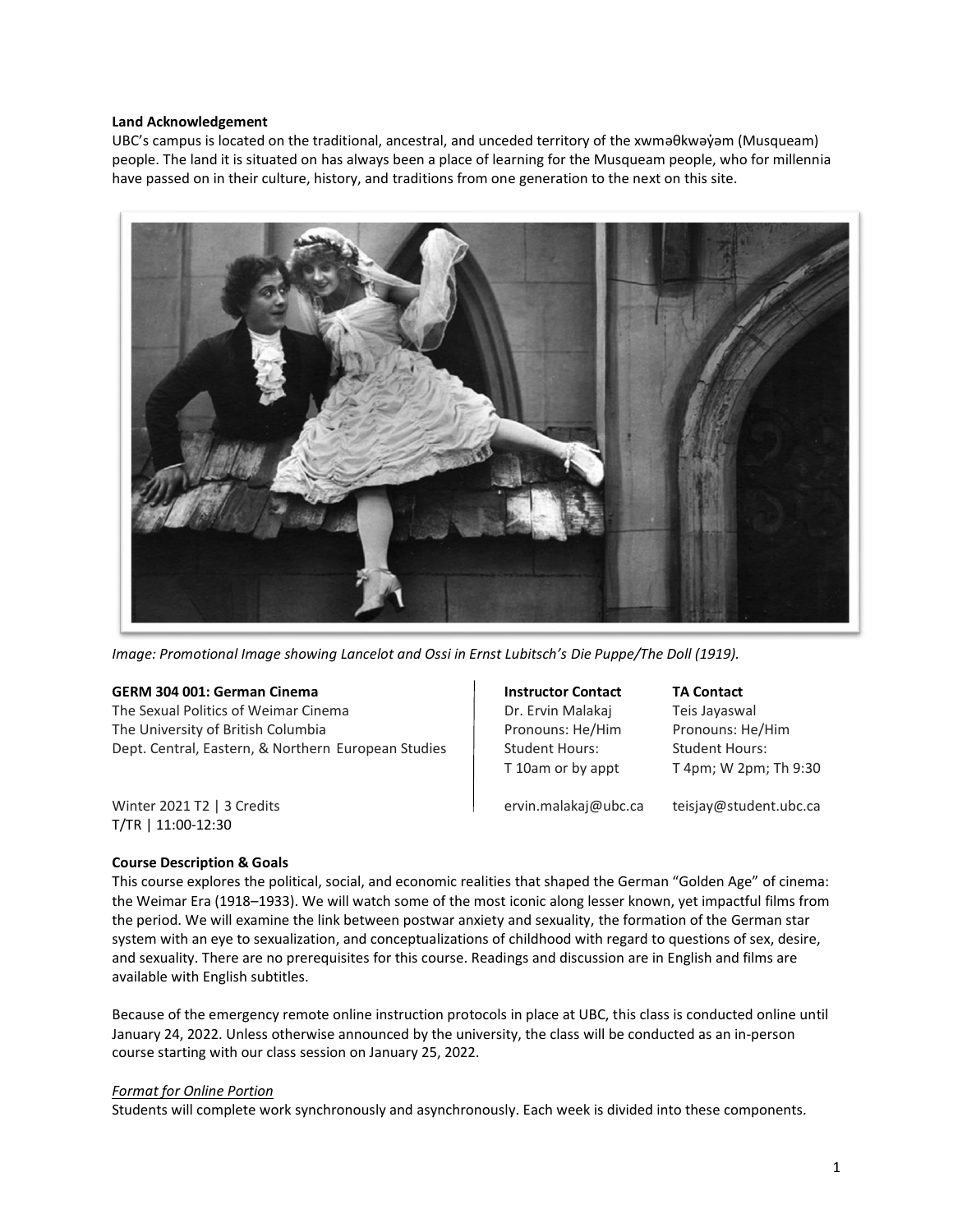- 1. Asynchronous: students read or view materials required for week. Students view pre-recorded lecture about materials, complete a quiz, as well as additional assignment related to material.
- 2. Synchronous: students attend one class session via zoom and complete various types of discussion exercises related to the material.

# *Format for In-Person Portion*

Each in-person session will follow a variation of the following structure:

- 1. An introduction to the session with a short lecture on key historical or intellectual background required for discussion.
- 2. Structured group work in which students work collaboratively to generate answers to a series of questions about course material and engage in guided discussion about material.
- 3. A guided, open discussion in which students share their findings with the course.
- 4. Wrap-up lecture with comments about how daily discussion relates to upcoming lectures/course work.

### **Course Outcomes**

Upon successful completion of this course, students will be able to

- **describe** broad developments in the social, economic, and cultural history informing the cinema cultures of Weimar Germany (1918-1933)
- **discuss**, **analyze**, and **interpret** films from the era with a thematic and analytic focus on gender, sex, and sexuality
- **describe**, **discuss**, **analyze**, and **interpret** visual material using standard tools of film style

Consult the schedule below for detailed outcomes affiliated with each unit of the course.

| <b>Grade Breakdown</b>           |     | <b>Grading Scale</b> |            |            |
|----------------------------------|-----|----------------------|------------|------------|
| Self-Assessment of Participation | 10% | A+ (90-100%)         | A (85-89)  | A- (80-84) |
| Quizzes                          | 10% | B+ (76-79)           | B (72-75)  | B- (68-71) |
| Midterm Paper                    | 35% | $C+ (64-67)$         | $C(60-63)$ | C- (55-59) |
| <b>Final Paper</b>               | 45% | $D(50-54)$           | $F(0-49)$  |            |

# **Books and Reading Materials**

*Through the UBC Bookstore, Online Vendors, OR: as eBook through our library!*

1. Ed Sikov, *Film Studies: An Introduction*, second edition. New York: Columbia UP, 2020. **REQUIRED**

# *Online on our Course Reserves/Canvas Site*

The URL for our course reserves site is: [https://courses.library.ubc.ca/c.z4FxJ6.](https://courses.library.ubc.ca/c.z4FxJ6) You can also reach the course reserves site through our Canvas site. There you will find the following texts:

- 1. Nora Alter, "The Legs of Marlene Dietrich"
- 2. Anonymous, "In the Empire of Film"
- 3. Bela Balázs, "Only Stars"
- 4. Bernhard Diebold, "The Future of Mickey Mouse (Theory of Animation as a New Cinema Art)"
- 5. Marlene Dietrich, "To an Unknown Woman"
- 6. Paul Dobryden, "23 May 1920: *Das Cabinet des Dr. Caligari* Brings Aesthetic Modernism to the Fairground"
- 7. Lotte Eisner, "The Symphonies of Horror"
- 8. Sabine Hake, "*The Oyster Princess* and *The Doll*: Wayward Women of the Early Silent Cinema"
- 9. Jochen Hung, "The Weimar Years, Episode 1"
- 10. Siegfried Kracauer, "All about Film Stars"
- 11. Laurie Marhoefer, "Did Sex Bring Down the Weimar Republic?"
- 12. Camilla Smith, "The Weimar Years, Episode 2"
- 13. Katie Sutton, "The Weimar Years: Episode 3"
- 14. Mihaela Petrescu, "Brigitte Helm and Germany's Star System in the 1920s"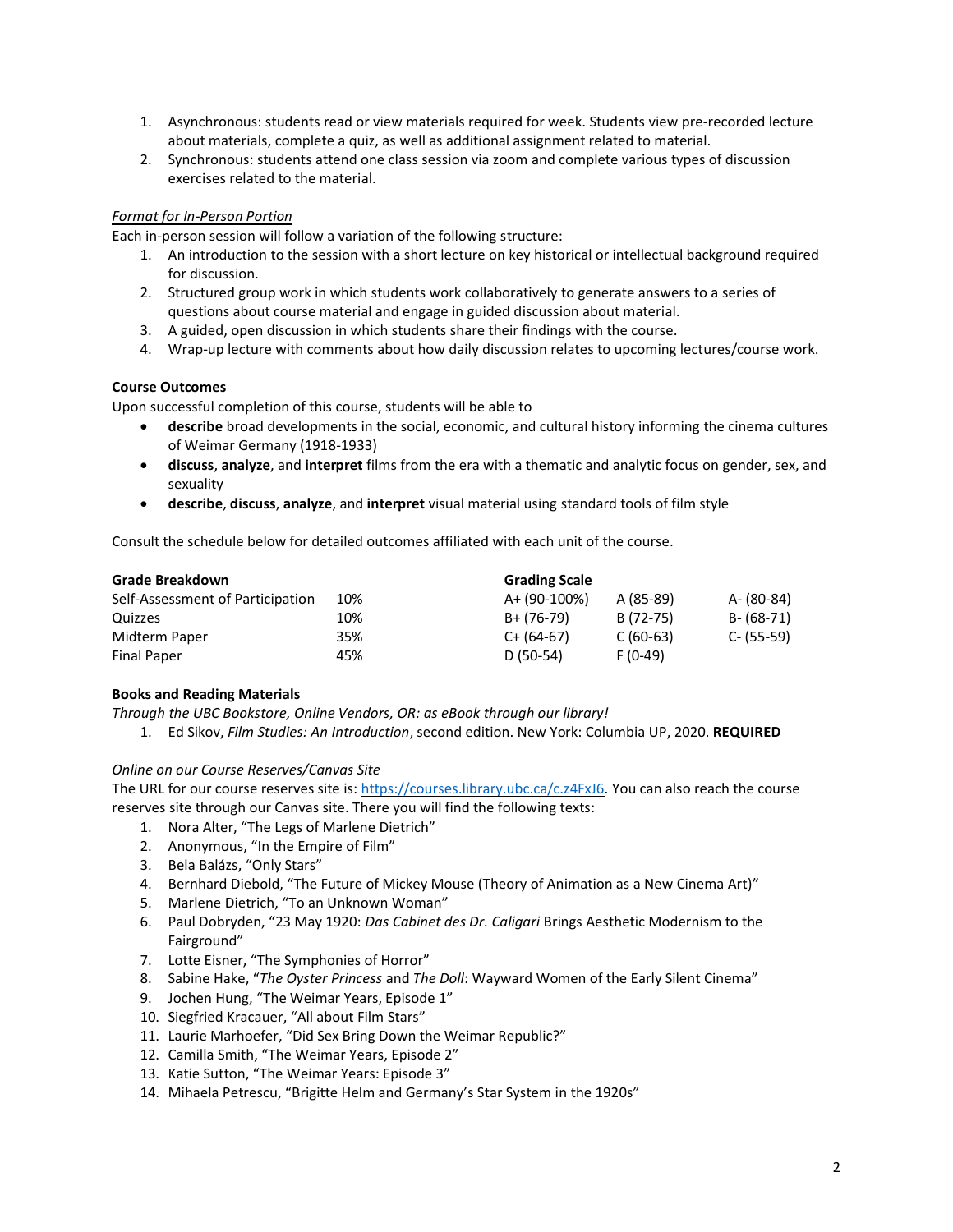- 15. Lotte Reiniger, "Living Shadows: The Art and Technology of the Silhouette Film"
- 16. Samper Vendrell, "The Queer Threat to Civilization in Fritz Lang's *M*"
- 17. Cynthia Walk, "Filmrettung: Save the Past for the Future!" Film Restoration and Jewishness in German and Austrian Silent Cinema"

#### *Films Online on our Course Reserves/Canvas Site*

**NOTE**: You will find these films on our course reserve site. They are streaming through Kanopy, which is an online streaming site to which our university has a subscription. You can reach Kanopy through this link: [https://ubc.kanopy.com.](https://ubc.kanopy.com/) Please note that there are a lot of versions of these films circulating online. Many of the films on YouTube are not complete and you will miss key scenes. You should watch the version on the course reserve site. The library also has access to DVD prints of each.

- 1. Ernst Lubitsch, *The Doll* (*Die Puppe*, 1919)
- 2. Robert Wiene, *The Cabinet of Dr. Caligari* (*Das Cabinet des Dr. Caligari*, 1920)
- 3. F. W. Murnau, *Nosferatu* (1922)
- 4. E.A. Dupont, *The Ancient Law* (*Das alte Gesetz*, 1923)
- 5. Fritz Lang, *Metropolis* (1927)
- 6. G.W. Pabst, *Pandora's Box* (*Die Büchse der Pandora*, 1929)
- 7. Joseph von Sternberg, *The Blue Angel* (*Der blaue Engel*, 1930)
- 8. Fritz Lang, *M* (1931)
- 9. Lotte Reiniger, *Harlequin* (1931)

#### **Class Preparedness & Online Learning**

An ideal setting for the course is achieved when we are all present, prepared, and eager to engage the material in our class. Engagement takes place differently for different people: being engaged can take place by responding to class discussions, contributing in small group discussions, asking for clarification, agreeing with the point someone makes in class, respectfully challenging a point someone made in class, etc. Some people are more vocal during class discussions and others will be more vocal in small group discussions. The point here is that you will have different venues in which you can contribute your ideas and, as such, are expected to engage on some level regularly throughout our course.

One of the main aspirations of the course will be to help you develop communication skills on complex topics. To this end, I will develop material and prepare exercises, which will facilitate the development of such skills; however, the activities don't work without *your* contribution. Meaning, even though you may not be a vocal participant in other contexts, think of our class as a perfect venue in which you can practice being more vocal.

What does it mean to be prepared? You will succeed in our class by preparing the material for the days on which it is assigned. Reading/viewing, for our purposes, are not passive activities: take notes about things you found engaging, confusing, illuminating, frustrating in a given written or visual text. Those notes (in the margins, on printouts, in note-books) will come in handy when you are asked to tell your classmates about your reading experience. Being prepared also means that you should bring the text to class in some fashion (hard copy or digital). As for attendance, you will succeed in the course by attending regularly and being on time for class sessions.

#### **Self-Assessment of Participation**

You will complete four self-assessments of participation over the course of our class. These are designed to help you reflect on your learning progress and take ownership of your learning in our course.

#### **Quizzes**

You will complete weekly quizzes which will guide your reading/viewing progress in our class. These are designed to make sure that you are following the reading/viewing schedule. They are also educational tools that help you think critically about the material covered. There will be 10 quizzes total.

#### **Midterm and Final Paper**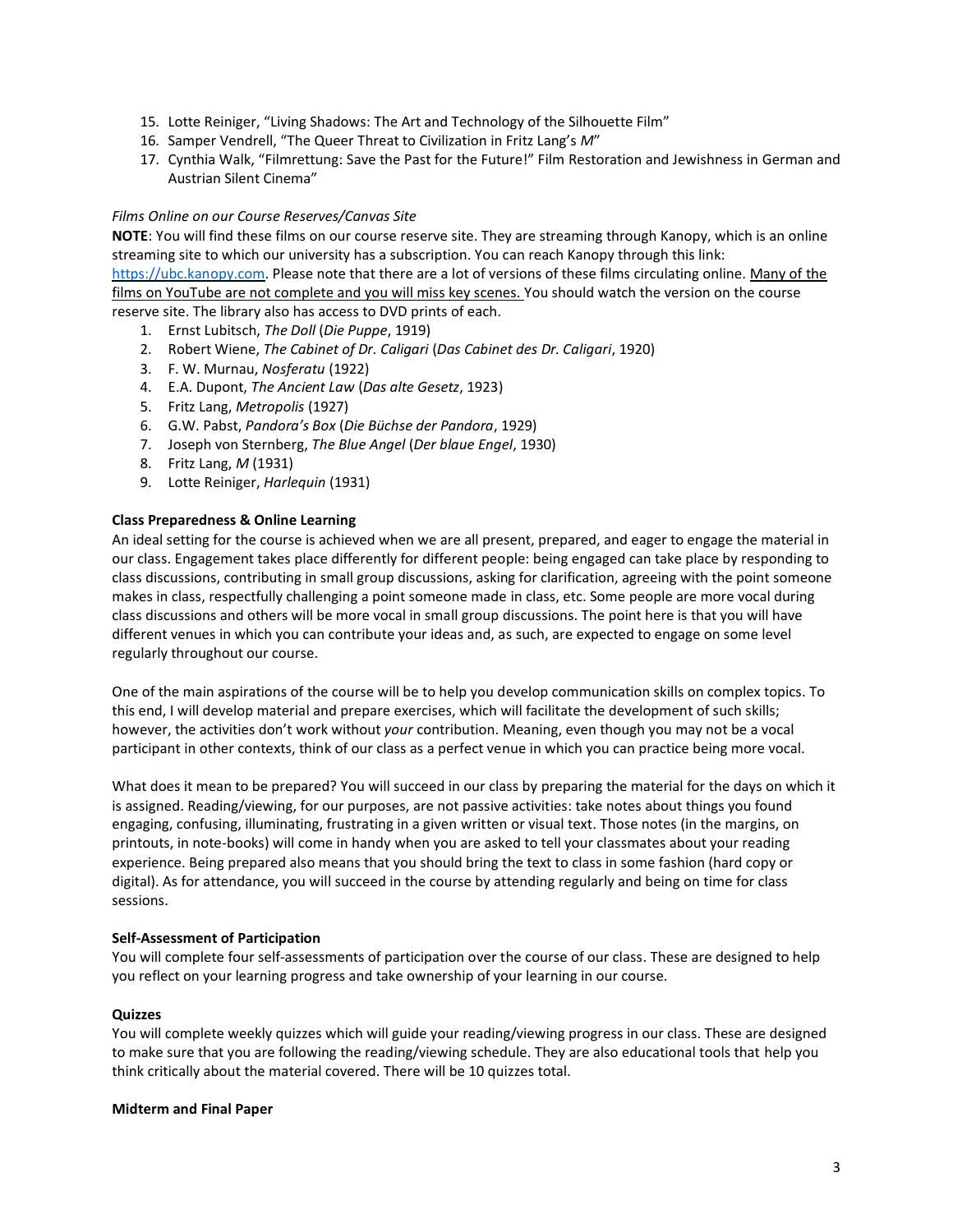You will complete two written assignments for our class. These assignments will give you a chance to showcase your thinking on critical matters pertaining to the texts and ideas we address in our course. You will receive prompts for these papers with detailed specifications ahead of deadline.

### **Inclusive Course**

You will effectively learn in an inclusive space that continues to challenge you intellectually. I will strive to foster such a space in the online classroom. Most of all, *YOU* are required to contribute to the shaping of such an inclusive and intellectually stimulating setting by honoring the diverse backgrounds, statuses, and experiences of your fellow students. Please communicate to me any concerns or needs that immediately relate to your learning in this regard.

### **Communication**

Communication is essential for your success in our course. I will send you regular updates about class via email and will post to our Canvas site. For this reason, you should regularly (i.e., daily) check your email account on record at UBC and our Canvas site for important announcements about our course.

If you send me an email, please use the standard format for addressing faculty or standards employed in professional communication. Begin an email with a salutation such as "Dear Dr. Malakaj: . . . ." and you can close with "Best/Yours/Sincerely, . . . ." I will respond to your email within one or two business days and usually do not respond to email on weekends. During professional meetings (online conferences), I will be unavailable via email but will respond to your inquiries as soon as I complete those responsibilities. Teis Jayaswal, the TA for the course, prefers the following salutation: "Dear Teis: . . ."

### **Academic Accommodation**

If you require any accommodation that can improve your experience in and facilitate success in the (online) classroom, please reach out to me. Moreover, be sure to consult the Vancouver Academic Calendar, which provides helpful information about the services to which you have access as UBC student. For more info: [https://www.calendar.ubc.ca/Vancouver/index.cfm?tree=3,34,0,0.](https://www.calendar.ubc.ca/Vancouver/index.cfm?tree=3,34,0,0) Here is an excerpt from the calendar:

The University of British Columbia recognizes its moral and legal duty to provide academic accommodation. The University must remove barriers and provide opportunities to students with a disability, enabling them to access university services, programs, and facilities and to be welcomed as participating members of the University community. The University's goal is to ensure fair and consistent treatment of all students, including students with a disability, in accordance with their distinct needs and in a manner consistent with academic principles.

The UBC Centre for Accessibility can provide accommodations that enable successful classroom experiences for students with accessibility needs. For more information, visit[: https://students.ubc.ca/about-student](https://students.ubc.ca/about-student-services/centre-for-accessibility)[services/centre-for-accessibility.](https://students.ubc.ca/about-student-services/centre-for-accessibility)

# **Academic Integrity**

The academic enterprise is founded on honesty, civility, and integrity. As members of this enterprise, all students are expected to know, understand, and follow the codes of conduct regarding academic integrity. At the most basic level, this means submitting only original work done by you and acknowledging all sources of information or ideas and attributing them to others as required. This also means you should not cheat, copy, or mislead others about what is your work. Violations of academic integrity (i.e., misconduct) lead to the breakdown of the academic enterprise, and therefore serious consequences arise, and harsh sanctions are imposed. For example, incidences of plagiarism or cheating may result in a mark of zero on the assignment or exam and more serious consequences may apply if the matter is referred to the President's Advisory Committee on Student Discipline. Careful records are kept in order to monitor and prevent recurrences.

I'd be happy to discuss this with you in more detail. You can also find more info about UBC's official academic integrity policy here: [http://www.calendar.ubc.ca/Vancouver/index.cfm?tree=3,286,0,0.](http://www.calendar.ubc.ca/Vancouver/index.cfm?tree=3,286,0,0)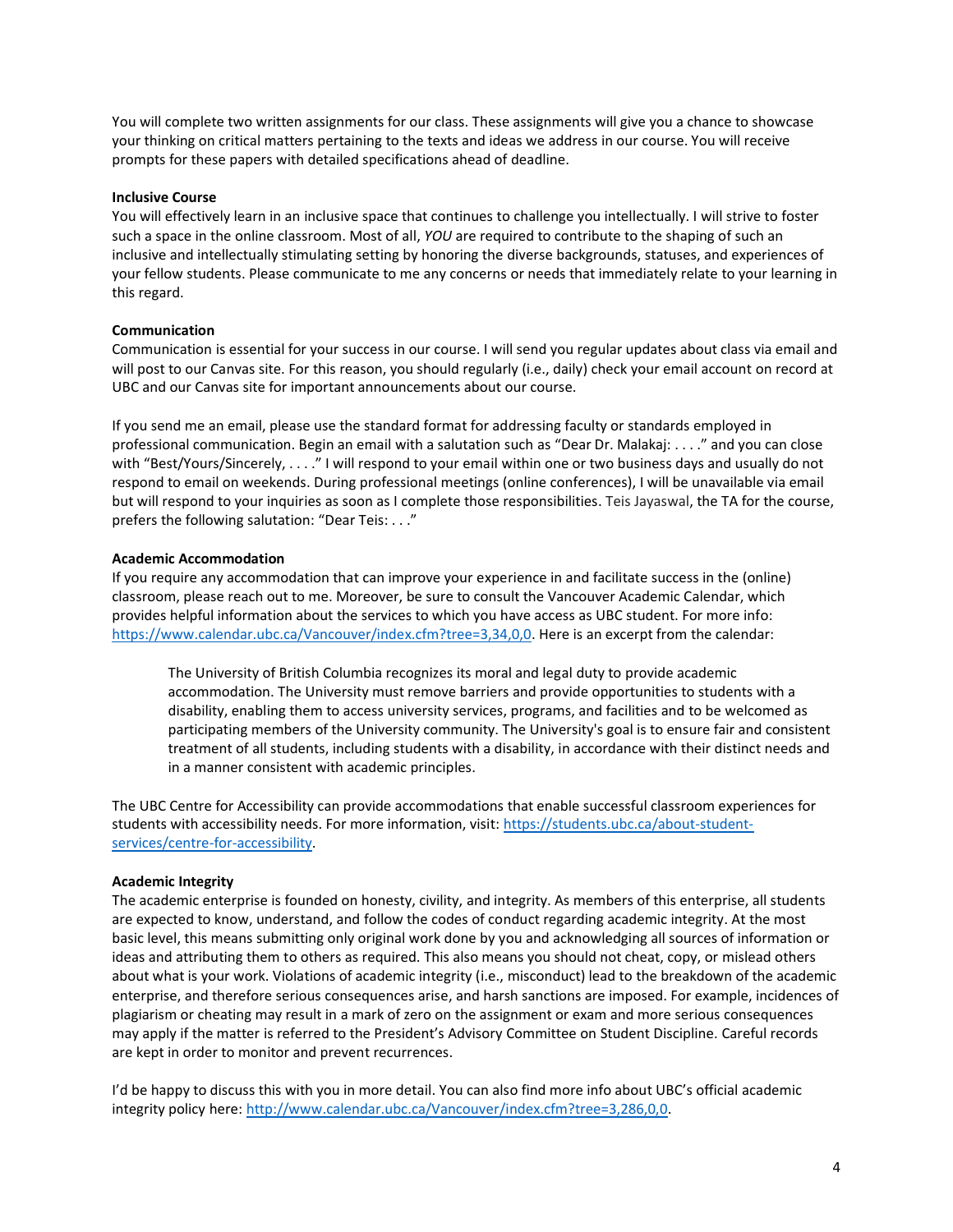### **Content Warning**

Our class will feature written and/or visual material which depicts violence in various forms. The written and visual texts are not included in our syllabus because of an interest to engage gratuitously in violence. We will instead approach these texts intellectually and assess in which ways and why violent material is deployed in a given cultural text. I respect your perspective and will be very glad to discuss this with you individually.

### **Personal and Intellectual Support for Learning**

UBC provides a number of services to help students succeed in learning and being in our campus community. This includes services on topics such as academics, money, immigration, health and wellbeing. You can find out more information about various programs following this link: [https://students.ubc.ca/support.](https://students.ubc.ca/support) If you feel comfortable, reach out to me. I can try to provide additional information about available resources.

### **Academic Freedom and Students Residing Outside of Canada**

Equity and academic freedom are two fundamental values of our UBC culture. Moreover, UBC is not subject to foreign censorship laws. Every effort is and will be made to ensure that UBC students living abroad are provided access to the same materials and digital learning spaces as domestic students. As long as students use institutionally-provisioned learning tools and applications (such as Canvas, UBC email and other such systems), students can expect to exercise their academic freedom whether they are in Canada or abroad. If you have any questions, please reach out to the course instructor.

### **Copyright**

All materials of this course (course handouts, lecture slides, assessments, course readings, etc.) are the intellectual property of the Course Instructor or licensed to be used in this course by the copyright owner. Redistribution of these materials by any means without permission of the copyright holder(s) constitutes a breach of copyright and may lead to academic discipline. I do not permit students to record classes.

# **German Studies and Modern European Studies @UBC**

You can complement the work you do in our course by enrolling in other courses offered in the German Program, the Modern European Studies Program, or other coursework in the Department of Central, Eastern, and Northern European Studies. We offer exciting minors and majors in language and culture studies, as well as interdisciplinary studies and encourage double majors. For more information about these programs, check out the department website (cenes.ubc.ca) or reach out to me! I'd be glad to put you in touch with the advisors for these programs.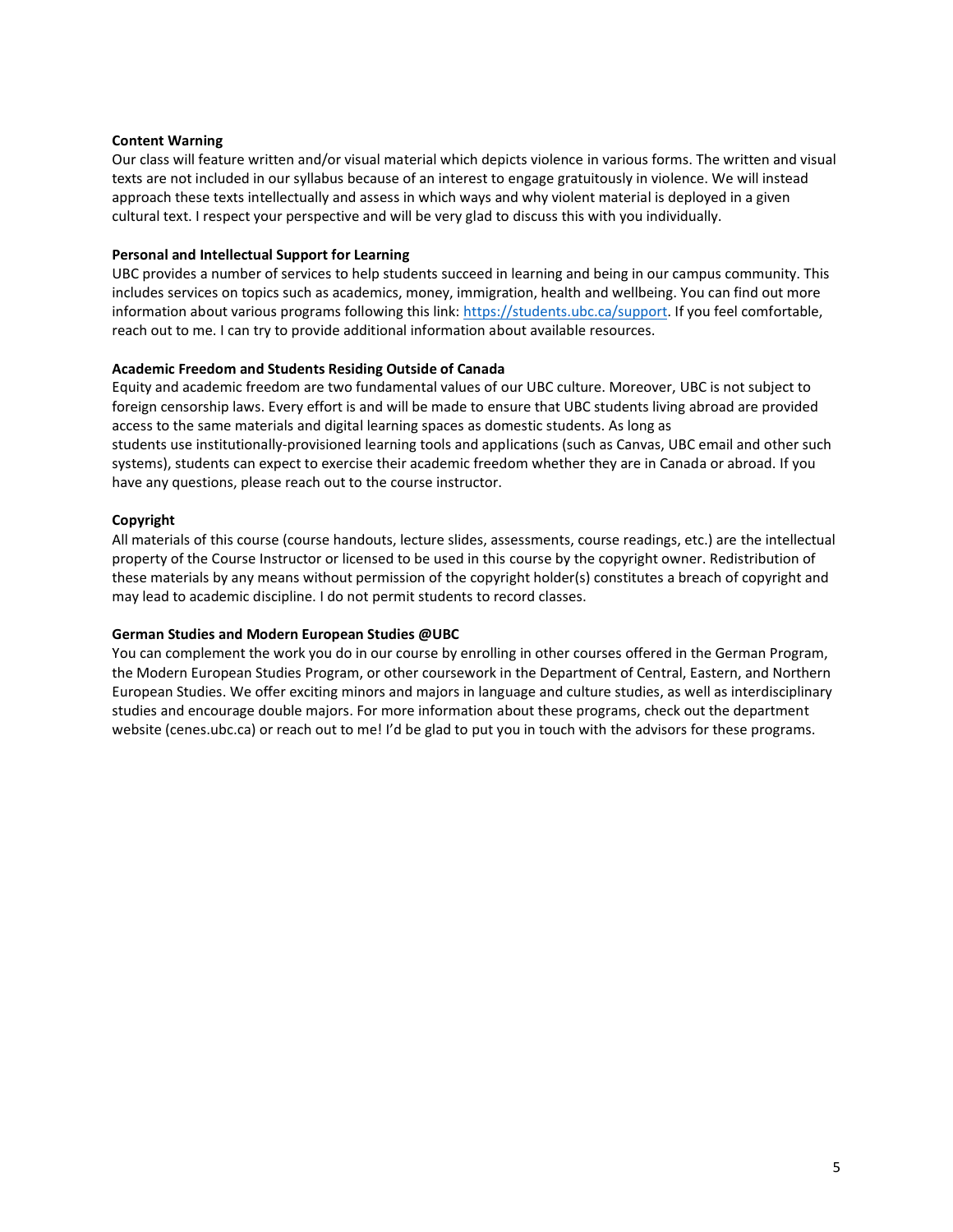# **COURSE SCHEDULE**

The semester schedule is not absolute. I will adjust it as needed to suit the needs of the class.

# **UNIT 1: Postwar Anxiety, Modernity's Discontents, Troubles with Desire**

Upon successful completion of this unit, students will be able to

- recall key cultural, historic, and economic information regarding the formation of the Weimar Republic as it relates to Weimar cinema culture
- analyze visual texts with an eye to shot composition

| Week 1 | <b>Complete in First Half of Week</b>       | <b>Complete in Second Half of Week</b>               |
|--------|---------------------------------------------|------------------------------------------------------|
|        | Complete by Wednesday, Jan 12               | <b>Attend Class Discussion on Zoom</b>               |
|        | Watch introductory lecture<br>1.            | 1.<br><b>Introductions</b>                           |
|        | Listen to Podcast: Hung, "The Weimar<br>2.  | The case of Different from the Others<br>2.          |
|        | Years, Episode 1"                           | (Anders als die Andern, dir. Richard Oswald)         |
|        |                                             |                                                      |
|        |                                             | Complete by Friday, Jan 14, 11:59pm                  |
|        |                                             | Quiz #1                                              |
|        |                                             |                                                      |
| Week 2 | <b>Complete in First Half of Week</b>       | <b>Complete in Second Half of Week</b>               |
|        | Complete by Wednesday, Jan 19               | <b>Attend Class Discussion on Zoom</b>               |
|        | Listen to Podcast: Smith, "The Weimar<br>1. | Live lecture: Art, cinema, and sexual politics<br>1. |
|        | Years, Episode 2"                           | during the Weimar Era                                |
|        | Listen to Podcast: Sutton "The Weimar<br>2. | Discussion: Marhoefer's thesis<br>2.                 |
|        | Years, Episode 3"                           |                                                      |
|        | Read: Marhoefer, "Did Sex Bring Down<br>3.  | Complete by Friday, Jan 21, 11:59pm                  |
|        | the Weimar Republic?"                       | Quiz #2                                              |
|        |                                             |                                                      |
| Week 3 | Tuesday, Jan 25                             | Thursday, Jan 27                                     |
|        | <b>Complete Before Class</b>                | <b>Complete Before Class</b>                         |
|        | Watch: Wiene, The Cabinet of Dr.<br>1.      | Read: Dobryden, "23 May 1920: Das Cabinet des        |
|        | Caligari                                    | Dr. Caligari"                                        |
|        | Read: Sikov, mise-en-scene, the shot,<br>2. |                                                      |
|        | subject-camera distance 5-12                | In Class                                             |
|        |                                             | Cinema & Sexual Violence<br>1.                       |
|        | In Class                                    | <b>Cultural Anxiety</b><br>2.                        |
|        | Caligari & Cinematic Expressionism<br>1.    |                                                      |
|        | Film form: shot dynamics<br>2.              | Complete by Friday, Jan 28, 11:59pm                  |
|        |                                             | 1. Quiz #3                                           |
|        |                                             | Self-Assessment of Participation #1<br>2.            |
|        |                                             |                                                      |
| Week 4 | Tuesday, Feb 1                              | <b>Thursday, Feb 3</b>                               |
|        | <b>Complete Before Class</b>                | <b>Complete Before Class</b>                         |
|        | 1. Watch: Murnau, Nosferatu                 | Read: Eisner, "The Symphonies of Horror"             |
|        | Read: Sikov, camera angle, space and<br>2.  |                                                      |
|        | time on film 12-18                          | <b>In Class</b>                                      |
|        |                                             | Queer Desire in Nosferatu<br>1.                      |
|        | In Class                                    | <b>Gender Troubles</b><br>2.                         |
|        | Nosferatu & Greedy Vampires                 |                                                      |
|        | 1.<br>2.                                    |                                                      |
|        | Film form: camera angle                     | Complete by Friday, Feb 4, 11:59pm                   |
|        |                                             | Quiz #4<br>1.                                        |
|        |                                             | 2.                                                   |
| Week 5 | Tuesday, Feb 8                              | Thursday, Feb 10                                     |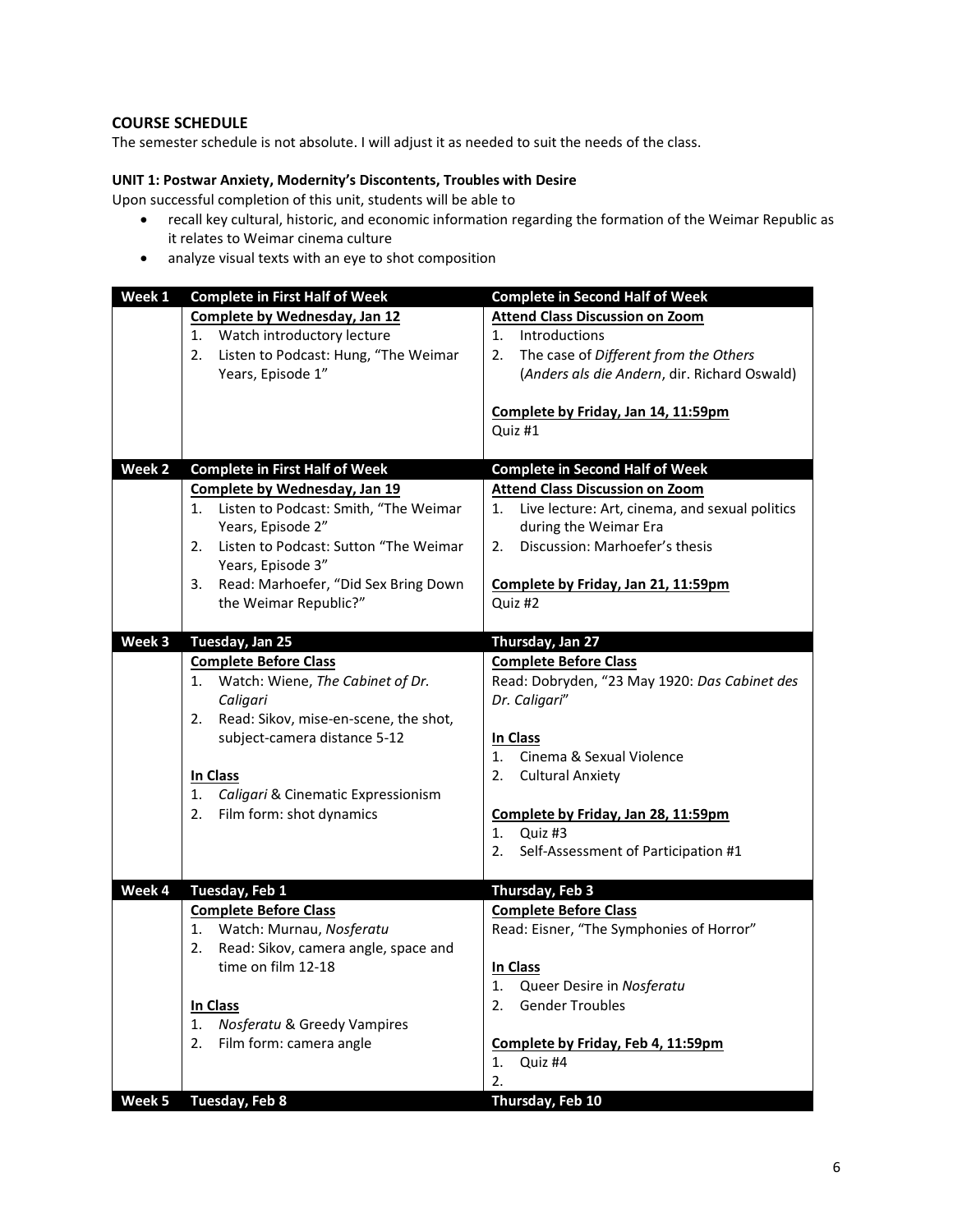| <b>Complete Before Class</b>                                    | <b>Complete Before Class</b>                                                                                         |
|-----------------------------------------------------------------|----------------------------------------------------------------------------------------------------------------------|
| Watch: Dupont, The Ancient Law                                  | Read: Walk, "Film Restoration and Jewishness in                                                                      |
| Read: Sikov, editing, 55-69<br>2.                               | German and Austrian Silent Cinema"                                                                                   |
| In Class<br>The Ancient Law and Modernity<br>Film form: editing | In Class<br>Jewishness and the Politics of Passing<br>Assimilation Narratives and Troubles of<br>2.<br>Relationality |
|                                                                 | Complete by Friday, Feb 4, 11:59pm<br>Quiz #5                                                                        |

# **UNIT 2: Star Systems and Women on Screen**

Upon successful completion of this unit, students will be able to

- identify key terms in film studies, particularly those relating to the formation of the German star system
- recall key cultural, historic, and economic information regarding the middle period of the Weimar Era as it relates to film culture
- analyze cinematic texts with an eye to camera movement, cinematography, and film editing

| Week 6 | Tuesday, Feb 15                          | Thursday, Feb 17                                     |
|--------|------------------------------------------|------------------------------------------------------|
|        | <b>Complete Before Class</b>             | <b>Complete Before Class</b>                         |
|        | Watch: Lang, Metropolis<br>1.            | Read: Kracauer, "All about Film Stars"<br>1.         |
|        | Read: Sikov, Performance 129-137<br>2.   | Read: Petrescu, "Brigitte Helm and<br>2.             |
|        |                                          | Germany's Star System in the 1920s"                  |
|        | In Class                                 |                                                      |
|        | Weimar Star System<br>1.                 | In Class                                             |
|        | Film form: performance<br>2.             | Femme fatale aesthetics<br>$\mathbf{1}$              |
|        | <b>Writing Strategies</b><br>3.          | 2.<br>Class romances                                 |
|        |                                          |                                                      |
|        |                                          | Complete by Friday, Feb 18, 11:59pm                  |
|        |                                          | 1 <sub>1</sub><br>Quiz #6                            |
|        |                                          | Self-Assessment of Participation #2<br>2.            |
|        |                                          |                                                      |
| Week 7 | Tuesday, Feb 22                          | Thursday, Feb 24                                     |
|        | No class: mid-term break!                | No class: mid-term break!                            |
|        |                                          |                                                      |
| Week 8 | Tuesday, March 1                         | Thursday, March 3                                    |
|        | <b>Complete Before Class</b>             | <b>Complete Before Class</b>                         |
|        |                                          |                                                      |
|        | 1. Watch: Pabst, Pandora's Box           | Balázs, "Only Stars"<br>1.                           |
|        | Read: Sikov, motion picture<br>2.        | Anonymous, "In the Empire of Film"<br>2.             |
|        | photography, aspect ratio, and           |                                                      |
|        | lightning, 38-47                         | In Class                                             |
|        |                                          | 3 <sub>1</sub><br><b>Politics of Sexual Violence</b> |
|        | In Class                                 | Desire on Screen<br>4.                               |
|        | The Miracle of Brooks<br>$\mathbf{1}$    |                                                      |
|        | Film form: cinematography/lighting<br>2. | Complete by Friday, March 4, 11:59pm                 |
|        |                                          | Midterm Paper                                        |
|        |                                          |                                                      |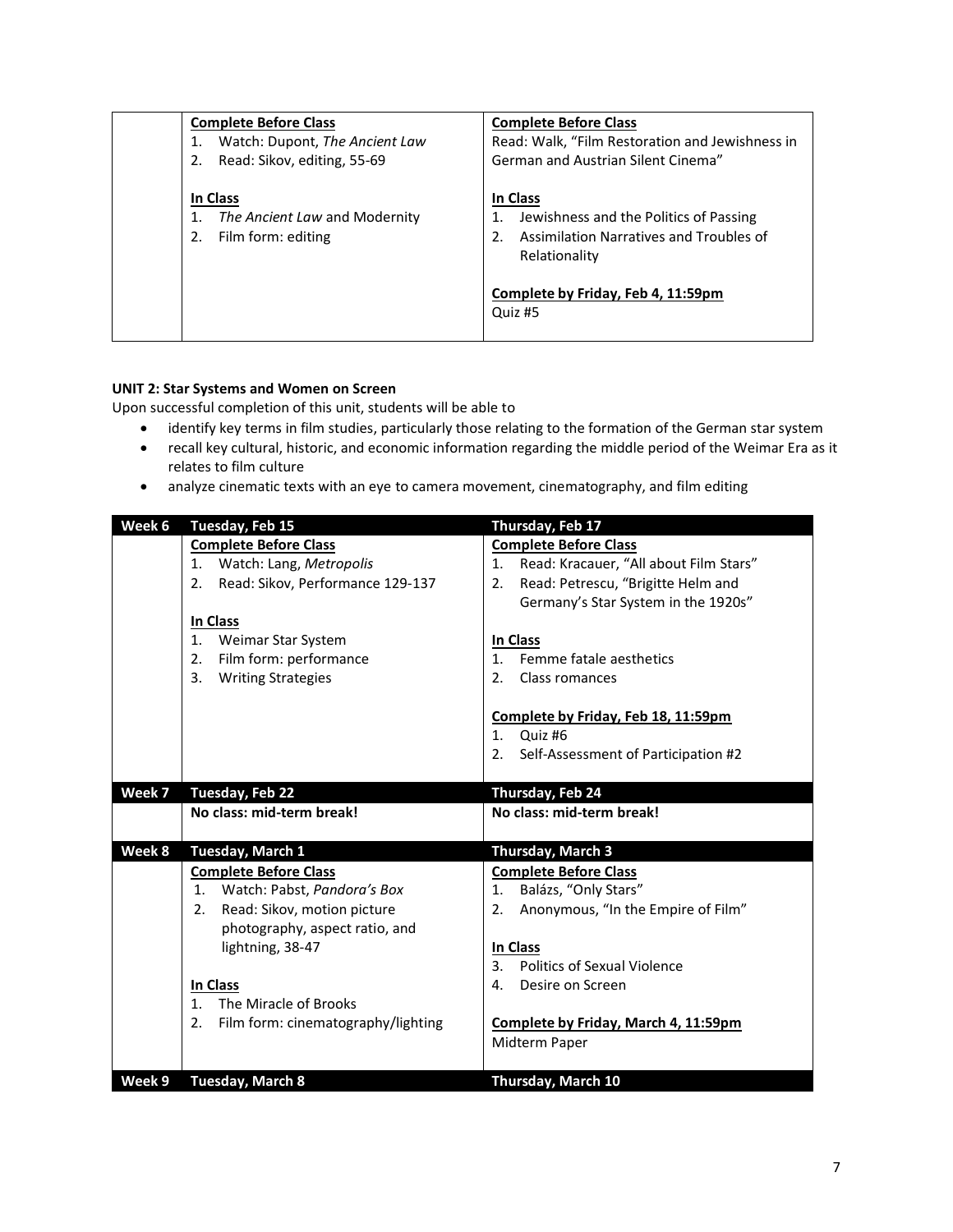| <b>Complete Before Class</b>         | <b>Complete Before Class</b>                |
|--------------------------------------|---------------------------------------------|
| Watch: von Sternberg, The Blue Angel | Read: Alter, "The Legs of Marlene Dietrich" |
| Read: Sikov, camera movement, 24-33  | Read: Dietrich, "To an Unknown Woman"<br>2. |
|                                      |                                             |
| In Class                             | In Class                                    |
| Dietrich the Star                    | Sexual allure & performance                 |
| Film form: camera movement           | Film poster culture and desire<br>2.        |
|                                      |                                             |
|                                      | Complete by Friday, March 11, 11:59pm       |
|                                      | Quiz #7                                     |
|                                      |                                             |

# **UNIT 3: Childhood and Sexuality**

Upon successful completion of this unit, students will be able to

- recall key cultural, historic, and economic information regarding the later years of the Weimar Era as it relates to film history
- analyze cinematic texts with an eye to sound, narrative, and performance

| Week 10 | Tuesday, March 15                       | Thursday, March 17                        |
|---------|-----------------------------------------|-------------------------------------------|
|         | <b>Complete Before Class</b>            | <b>Complete Before Class</b>              |
|         | 1. Watch: Reiniger, Harlequin           | Read Reiniger, "Living Shadows"<br>1.     |
|         | Read: Sikov, narrative, 89-100<br>2.    | Read Diebold, "The Future of Mickey<br>2. |
|         |                                         | Mouse"                                    |
|         | In Class                                |                                           |
|         | 1 <sup>1</sup><br>Children's narratives | In Class                                  |
|         | Film form: narrative<br>2 <sub>1</sub>  | Discomforting romance<br>1.               |
|         |                                         | Animation and mediation<br>2.             |
|         |                                         | Complete by Friday, March 18, 11:59pm     |
|         |                                         | Quiz #8<br>$1_{-}$                        |
|         |                                         | Self-Assessment of Participation #3<br>2. |
|         |                                         |                                           |
| Week 11 | <b>Tuesday, March 22</b>                | Thursday, March 24                        |
|         | <b>Complete Before Class</b>            | <b>Complete Before Class</b>              |
|         | 1. Watch: Lubitsch, The Doll            | Read: Hake, "Wayward Women of the Early   |
|         | Read: Sikov, filmmakers, 116-124<br>2.  | Silent Cinema"                            |
|         | In Class                                | In Class                                  |
|         | Lubitsch's comedy aesthetics<br>$1_{-}$ | Hesitant heterosexuality<br>1.            |
|         | Film form: filmmakers<br>2 <sub>1</sub> | 2. Gender performance                     |
|         |                                         |                                           |
|         |                                         | Complete by Friday, March 25, 11:59pm     |
|         |                                         | Quiz #9                                   |
|         |                                         |                                           |
| Week 12 | <b>Tuesday, March 29</b>                | Thursday, March 31                        |
|         | <b>Complete Before Class</b>            | <b>Complete Before Class</b>              |
|         | 1. Watch: Lang, M                       | Read: Vendrell, "The Queer Threat to      |
|         | Read: Sikov, sound, 74-83<br>2.         | Civilization"                             |
|         |                                         |                                           |
|         | In Class                                | In Class                                  |
|         | 1. Lang and crime cinema                | 1.<br>Pathologized sexuality              |